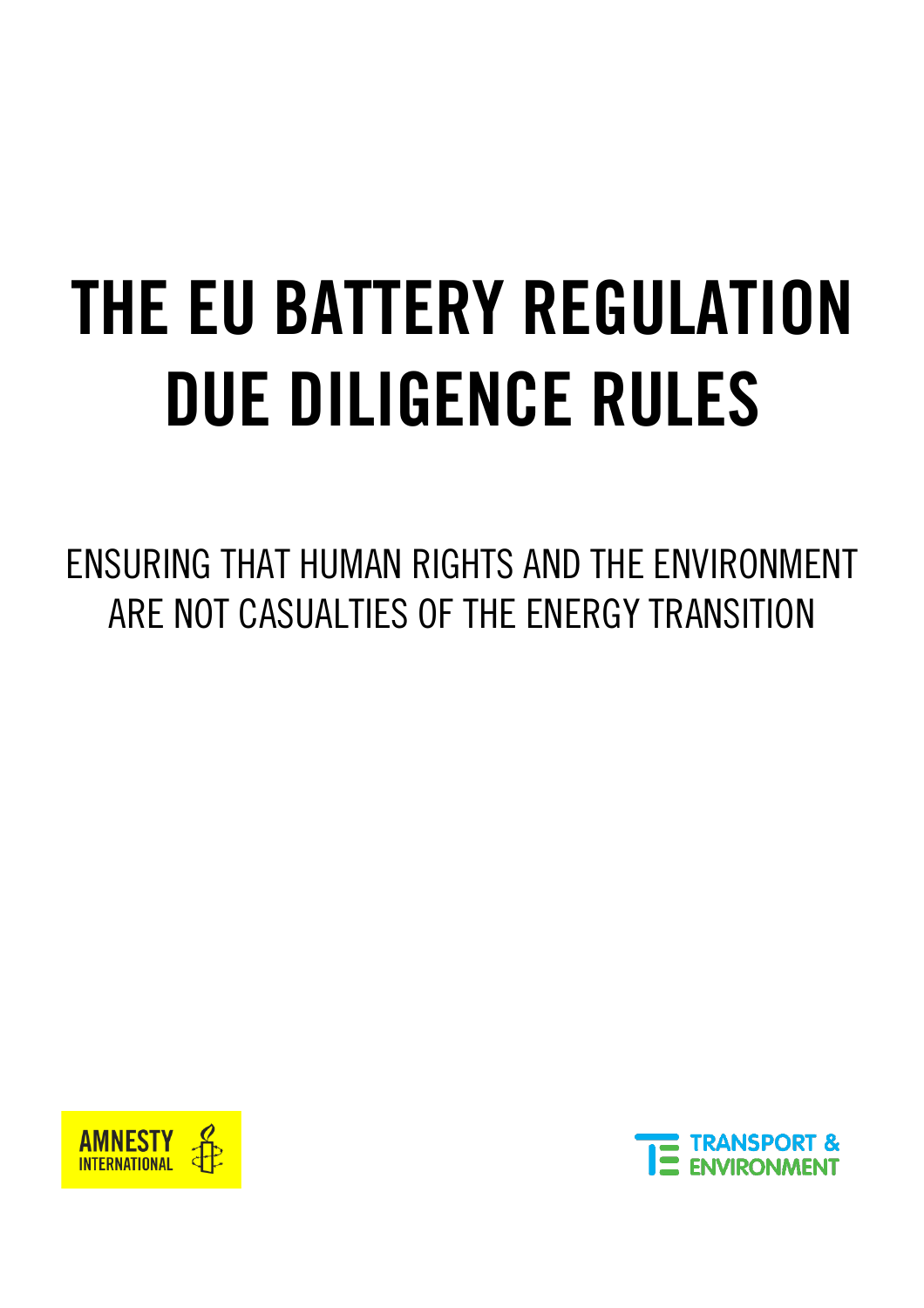## THE EU BATTERY REGULATION DUE DILIGENCE RULES: ENSURING THAT HUMAN RIGHTS AND THE ENVIRONMENT ARE NOT CASUALTIES OF THE ENERGY TRANSITION

In December 2020, the European Commission presented its long-awaited proposal for a Battery Regulation.<sup>1</sup> The Regulation is in the framework of the European Green Deal,<sup>2</sup> and is the first initiative under the new Circular Economy Action Plan.<sup>3</sup>

The proposed legislation introduces mandatory requirements for all batteries (i.e. portable, automotive, electric vehicle (EV) and industrial batteries) placed on the EU market, and sets targets on collection, treatment and recycling of batteries at the end of their life.<sup>4</sup>

One crucial element of the proposed regulation is the introduction of a due diligence regime, that aims to ensure the production of batteries, and in particular the extraction of necessary materials for that production, does not lead to human rights abuses or environmental damage.

While the proposed introduction of an obligation for economic operators to carry out human rights and environmental due diligence is welcome, the legislative proposal presents several shortcomings that risk seriously undermining the effectiveness of the proposed due diligence regime. In particular, it appears that certain key features of the proposed legislation have been aligned with the due diligence rules of the Conflict Minerals Regulation,<sup>5</sup> without having been adapted to the specific challenges within the battery sector.

Due to increasing reliance on batteries for road transport specifically, a Bloomberg New Energy Finance study has forecasted a five-fold increase in global demand of Lithium by 2030 as compared to 2021 levels.<sup>6</sup> The International Energy Association (IEA) forecasts that mineral demand for clean energy technologies will rise fourfold by 2040, as states make efforts to meet the Paris Agreement goals, with particularly high growth for EV-related minerals.<sup>7</sup> If unchecked, these activities could place an enormous strain on the environment, peoples' livelihoods, and the human rights of workers and other stakeholders impacted throughout the value chain of batteries. It is therefore key that in their due diligence processes, economic operators effectively identify and adequately address risks and harms.

This paper sets out the most critical shortcomings of the due diligence regime presented in the proposed Regulation. It is essential that the European Parliament and Council correct these shortcomings by amending the proposed Regulation and approve legislation that effectively protects human rights and the environment, rather than sacrificing these core principles in the race to implement the energy transition.

<sup>1</sup> European Commission, *Green Deal: Sustainable batteries for a circular and climate neutral economy,* 10 December 2020, [https://ec.europa.eu/commission/presscorner/detail/en/ip\\_20\\_2312](https://ec.europa.eu/commission/presscorner/detail/en/ip_20_2312)

<sup>5</sup> European Union, *Regulation (EU) 2017/821 of the European Parliament and the Council laying down supply chain due diligence obligations for Union importers of tin, tantalum and tungsten, their ores, and gold originating from conflict-affected and high-risk areas*, 17 May 2017[, https://eur-lex.europa.eu/legal](https://eur-lex.europa.eu/legal-content/EN/TXT/PDF/?uri=CELEX:32017R0821&from=EN)[content/EN/TXT/PDF/?uri=CELEX:32017R0821&from=EN](https://eur-lex.europa.eu/legal-content/EN/TXT/PDF/?uri=CELEX:32017R0821&from=EN)

<sup>6</sup> Bloomberg, Top Lithium Miner Sees Inflation as Speed Bump in Supply Growth, 5 August 2021, [www.bloomberg.com/news/articles/2021-08-05/higher-cost-is-a-speed](http://www.bloomberg.com/news/articles/2021-08-05/higher-cost-is-a-speed-bump-in-lithium-supply-growth-albemarle?cmpid=BBD081921_hyperdrive&utm_medium=email&utm_source=newsletter&utm_term=210819&utm_campaign=hyperdrive)[bump-in-lithium-supply-growth-albemarle?cmpid=BBD081921\\_hyperdrive&utm\\_medium=email&utm\\_source=newsletter&utm\\_term=210819&utm\\_campaign=hyperdrive](http://www.bloomberg.com/news/articles/2021-08-05/higher-cost-is-a-speed-bump-in-lithium-supply-growth-albemarle?cmpid=BBD081921_hyperdrive&utm_medium=email&utm_source=newsletter&utm_term=210819&utm_campaign=hyperdrive)

THE EU BATTERY REGULATION DUE DILIGENCE RULES ENSURING THAT HUMAN RIGHTS AND THE ENVIRONMENT ARE NOT CASUALTIES OF THE ENERGY TRANSITION Amnesty International and Transport & Environment 2

<sup>&</sup>lt;sup>2</sup> European Commission, *Communication from the Commission to the European Parliament, the European Council, the Curopean Economic and Social Committee and the Committee of the Regions*, 11 December 2020, <https://eur-lex.europa.eu/legal-content/EN/TXT/?qid=1576150542719&uri=COM%3A2019%3A640%3AFIN> 3 European Commission, *Changing how we produce and consume: New Circular Economy Action Plan shows the way to a climate-neutral, competitive economy of empowered consumers*, 11 March 2020[, https://ec.europa.eu/commission/presscorner/detail/en/ip\\_20\\_420](https://ec.europa.eu/commission/presscorner/detail/en/ip_20_420)

<sup>4</sup> For a critical commentary on the proposed Regulation, see: Environmental Coalition on Standards, Transport & Environment, Deutsche Umwelthilfe, and the European Environmental Bureau, *Enhancing the Sustainability of Batteries: A Joint NGOs' Position Paper on the EU Battery Regulation Proposal (first round position paper),* 17 March 2021[, https://circulareconomy.europa.eu/platform/en/knowledge/enhancing-sustainability-batteries-joint-ngo-position-paper-eu-battery-regulation-proposal](https://circulareconomy.europa.eu/platform/en/knowledge/enhancing-sustainability-batteries-joint-ngo-position-paper-eu-battery-regulation-proposal)

<sup>7</sup> International Energy Agency, *The Role of Critical World Energy Outlook Special Report Minerals in Clean Energy Transitions: World Energy Outlook Special Report,* May 2021[, https://iea.blob.core.windows.net/assets/24d5dfbb-a77a-4647-abcc-667867207f74/TheRoleofCriticalMineralsinCleanEnergyTransitions.pdf](https://iea.blob.core.windows.net/assets/24d5dfbb-a77a-4647-abcc-667867207f74/TheRoleofCriticalMineralsinCleanEnergyTransitions.pdf)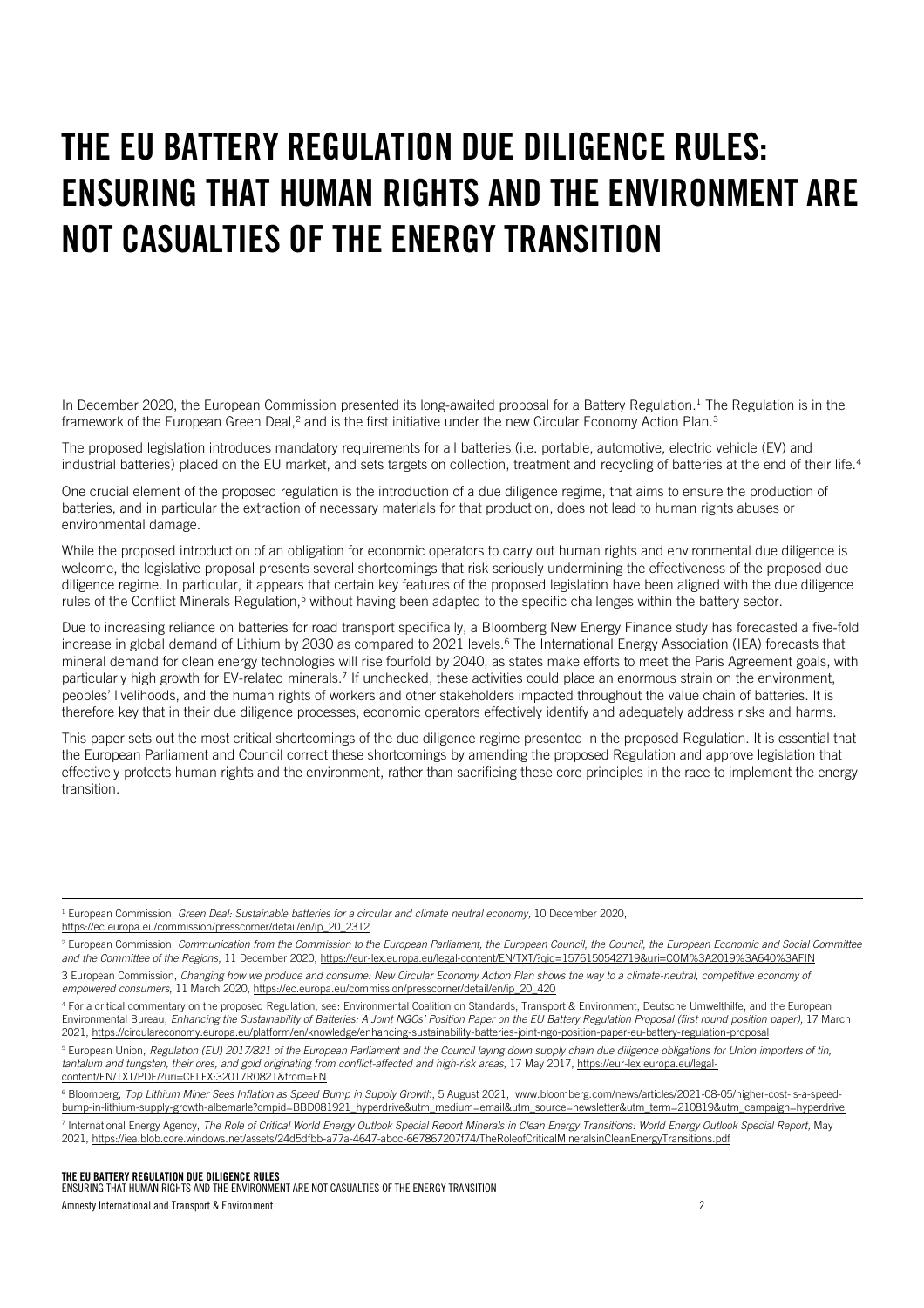## 1.1 THE NEED TO EXTEND THE SCOPE OF DUE DILIGENCE OBLIGATIONS (ART.39)<sup>8</sup>

## Recommendation 1: The scope of due diligence obligations (Art.39) should be expanded to cover all four categories of batteries identified in the proposed Regulation, independent of the battery's size or capacity.

The proposed Regulation covers all types of batteries, grouped in four categories: portable, automotive, electric vehicle and industrial. However, under Art.39, due diligence obligations are imposed only on economic operators placing on the market two types of batteries: rechargeable industrial batteries and electric-vehicle batteries with internal storage and a capacity above 2 kWh. This creates a significant gap. It should be noted that the risks related to mineral extraction are the same for each of thethe final products. In addition, the UN Guiding Principles on Business and Human Rights (UN Guiding Principles) – which outline business enterprises' human rights responsibilities under international law – emphasize that *all* businesses must respect human rights throughout *all* their operations, independent of their size or the product that they are placing on the market and carry out due diligence.<sup>9</sup>

#### Recommendation 2: The Regulation should acknowledge that battery producers must respect human rights and the environment in all their operations and business relationships throughout their value chain.

The regulation needs to acknowledge the need and obligation for economic operators to carry out due diligence throughout the entire value chain. Currently, the proposed Regulation only introduces due diligence obligations in relation to the *supply* chain of minerals identified in Annex X which are used in the production and marketisation of batteries. Yet, harm might occur along the entire *value chain*, including at the point of recycling and recovery of minerals.<sup>10</sup> Other examples include carrying out due diligence on the electronics of the battery management system or the connectors, parts belonging to the electronic sector which has also been linked to human rights abuses.<sup>11</sup> It is therefore essential that economic operators carry out human rights and environmental due diligence for all of their operations and in relation to any part of their value chain.

Given that industrial and artisanal small-scale mining around the world is all too often linked to serious human rights abuse and environmental damage,<sup>12</sup> it seems warranted to establish specific requirements addressing the risks particularly linked to mineral extraction. These requirements provide business with adequate tools adapted to the specific risks arising from mineral extraction.

- https:[//ec.europa.eu/environment/pdf/waste/batteries/Proposal\\_for\\_a\\_Regulation\\_on\\_batteries\\_and\\_waste\\_batteries.pdf](https://ec.europa.eu/environment/pdf/waste/batteries/Proposal_for_a_Regulation_on_batteries_and_waste_batteries.pdf)
- <sup>9</sup> OHCHR, *UN Guiding Principles on Business and Human Rights*, Commentary to Principle 11, 2011,

[www.ohchr.org/Documents/Publications/GuidingPrinciplesBusinessHR\\_EN.pdf](http://www.ohchr.org/Documents/Publications/GuidingPrinciplesBusinessHR_EN.pdf)

<sup>&</sup>lt;sup>8</sup> All references to articles are references to: European Commission, Regulation of the European Parliament and of the Council concerning batteries and waste batteries, *repealing Directive 2006/66/EC and amending Regulation (EU) No 019/1020*, 10 December 2020,

<sup>&</sup>lt;sup>10</sup> European Union, Regulation (EU) 2017/821) defines a 'mineral supply chain' as "the system of activities, organisations, actors, technology, information, resources and *services involved in moving and processing the minerals from the extraction site to their incorporation in the final product*". In contrast, a business' *value chain* encompasses the activities that convert input into output by adding value. It includes entities with which it has a direct or indirect business relationship and which either (a) supply products or services that contribute to the enterprise's own products or services, or (b) receive products or services from the enterprise.

See: European Union, Regulation (EU) 2017/821 of the European Parliament and the Council laying down supply chain due diligence obligations for Union importers of tin, *tantalum and tungsten, their ores, and gold originating from conflict-affected and high-risk areas*, 17 May 2017[, https://eur-lex.europa.eu/legal](https://eur-lex.europa.eu/legal-content/EN/TXT/PDF/?uri=CELEX:32017R0821&from=EN)[content/EN/TXT/PDF/?uri=CELEX:32017R0821&from=EN;](https://eur-lex.europa.eu/legal-content/EN/TXT/PDF/?uri=CELEX:32017R0821&from=EN)

<sup>&</sup>lt;sup>11</sup> Reuters Events, *Electronics sector charts new path after bloody decade of labour abuse*, 23 May 2018[, www.reutersevents.com/sustainability/electronics-sector-charts-new](http://www.reutersevents.com/sustainability/electronics-sector-charts-new-path-after-bloody-decade-labour-abuse)[path-after-bloody-decade-labour-abuse;](http://www.reutersevents.com/sustainability/electronics-sector-charts-new-path-after-bloody-decade-labour-abuse) Good Electronics, *Time for a reboot: Monitoring in China's electronics industry,* 1 September 2018[, https://goodelectronics.org/time](https://goodelectronics.org/time-for-a-reboot/)[for-a-reboot/;](https://goodelectronics.org/time-for-a-reboot/) Good Electronics, *Paper: Exploitation by deception in the electronics industry,* 3 December 2018[, https://goodelectronics.org/paper-exploitation-by-deception-in](https://goodelectronics.org/paper-exploitation-by-deception-in-the-electronics-industry/)[the-electronics-industry/;](https://goodelectronics.org/paper-exploitation-by-deception-in-the-electronics-industry/) Business and Human Rights Resource Centre, *Business and human rights snapshot: ICT Sector*, October 2018, https://media.businesshumanrights.org/media/documents/files/BHRRC\_Briefing\_ICTSector\_OCT2018.pdf

<sup>&</sup>lt;sup>12</sup> Amnesty International, *Democratic Republic of the Congo: Time to recharge: Corporate action and inaction to tackle abuses in the cobalt supply chain (Index: AFR* 62/7395/2017), [www.amnesty.org/en/documents/afr62/7395/2017/en/;](http://www.amnesty.org/en/documents/afr62/7395/2017/en/) and ScienceDirect, *Assessing the future environmental impacts of copper production in China: Implications of the energy transition*, 20 November 2020, [www.sciencedirect.com/science/article/pii/S0959652620328705](http://www.sciencedirect.com/science/article/pii/S0959652620328705)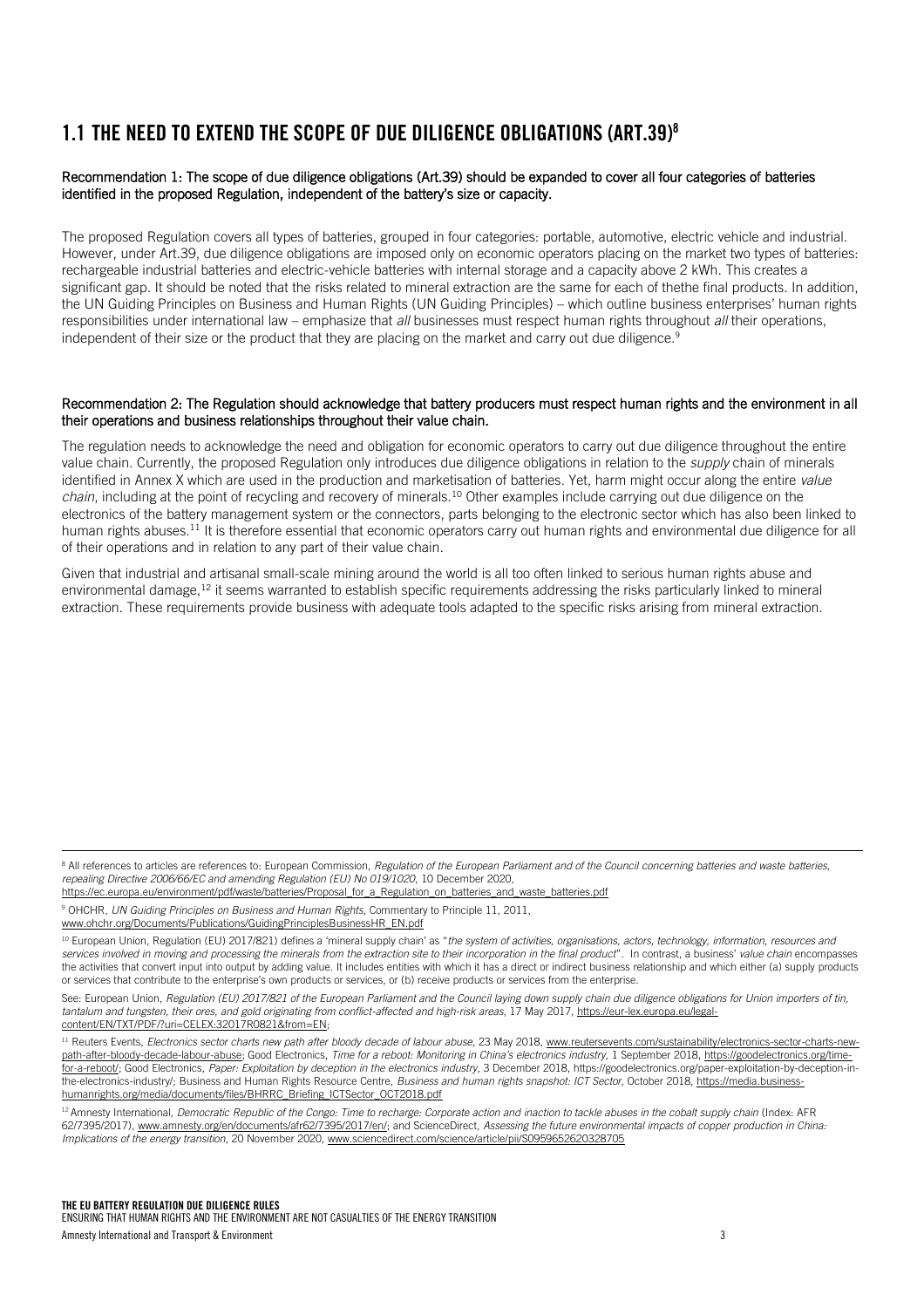## 1.2 COVERING ALL RELEVANT RISKS THROUGH THE ESTABLISHED DUE DILIGENCE RULES

## Recommendation 3: The Regulation's due diligence rules must be based on, and make explicit reference to, the UN Guiding Principles and OECD Guidelines for Multinational Enterprises (Art. 39 (2) (b)).

The responsibility to respect human rights and the environment has been outlined in detail in the *UN Guiding Principles* and in the *OECD Guidelines for Multinational Enterprises* (OECD MNE Guidelines).<sup>13</sup> These represent the most widely recognised international standards on the corporate responsibility to respect human rights and the environment, along with the ILO Tripartite Declaration of Principles concerning Multinational Enterprises and Social Policy (ILO MNE Principles) already mentioned in Annex X of the proposed Regulation. The due diligence obligations established under the draft Regulation should therefore be in line with these. However, currently the proposed Regulation, in Art. 39 (2) (b), refers only to the *OECD Due Diligence Guidance for Responsible Supply Chains of Minerals from Conflict-Affected and High-Risk Areas* (OECD Minerals Supply Chain Guidance), aligning with the methodology applied in the EU Conflict Minerals Regulation.

The reference to the OECD Minerals Supply Chain Guidance is problematic because this a) only covers activities and operations in conflict-affected and high-risk areas and b) only addresses risks of gross human rights abuses, torture, cruel, inhuman and degrading treatment; widespread sexual violence, and the worst forms of child labour. As a consequence, battery producers' obligation to carry out due diligence would be limited geographically to minerals originating or transported through conflict and high-risk areas, it would therefore not include, for instance, raw materials originating from the South American Lithium triangle (Argentina, Bolivia, Chile). Also, as due diligence would be limited to detecting risks of gross human rights abuses, leaving other risks aside, the provision would exclude other salient risks, including to land, labour and water rights. The scope of the due diligence must be expanded to be consistent with the UN Guiding Principles and the OECD MNE Guidelines and aim to prevent *any* human rights harm.

## 1.3 ENSURING THAT THE DUE DILIGENCE ANALYSIS IS BASED ON ALL POSSIBLE AND RELEVANT INFORMATION THAT ECONOMIC OPERATORS CAN GATHER

Recommendation 4: Economic operators must gather and base their due diligence on all relevant information on geographic, sectoral, product and enterprise risk factors, including through consultation with actually and potentially affected rightsholders and with local communities, Indigenous peoples, civil society organisations, and reviewing credible media sources.

i) Information for the identification of risks

Art. 39 (3) (a) of the proposed Regulation requires battery producers to assess risks based on information retrieved through two means: the tracing system and the grievance mechanism outlined in paragraph 2 of the same article.

The suggested tracing system offers some transparency along the supply chain via the identification of the chain of custody (i.e. name and address of suppliers, transport route, smelter and refiner) and the quantity of minerals. In the context of conflict-related risks, geographic information is a main indicator for red flags which indicate a potential risk.

However, this is not sufficient to identify all risks that should be addressed in the due diligence process.

Relying solely on geographic information, and a chain of custody provided by the immediate supplier, fails to provide the full picture. Information on, for instance, environmental risks arising from a specific extraction technique used in a mine, labour rights risks, discrimination, or failures to consult with an indigenous community would be excluded. It further fails to take into account other sources, such as potentially affected rightsholders themselves, media or civil society organisations. Operators must ensure that consultation and stakeholder engagement takes place throughout the value chain and at every relevant stage of due diligence: extraction, storage, transport, export, processing, battery manufacturing, end usage, and recycling. The second tool identified in the Regulation to retrieve information, the grievance mechanism, will equally not fill this information gap. This is because a grievance mechanism requires proactive steps taken by the actual or potentially aggrieved party. Whether or not such a mechanism will be used will depend on whether those affected are informed about the human rights and environmental risks, know about the grievance mechanism, have confidence in it and feel empowered to use it. Further, a grievance mechanism at the level of the battery producers

<sup>13</sup> The UN Guiding Principles were adopted by the Human Rights Council in 2011 and endorsed by the European Union the very same year. See: OHCHR, *UN Guiding Principles on Business and Human Rights*, p. iv[, www.ohchr.org/Documents/Publications/GuidingPrinciplesBusinessHR\\_EN.pdf;](http://www.ohchr.org/Documents/Publications/GuidingPrinciplesBusinessHR_EN.pdf) and European Commission, *A renewed EU strategy 2011-14 for Corporate Social Responsibility*, 25 October 2011, eur-lex.europa.eu/legal-content/EN/TXT/?uri=celex%3A52011DC0681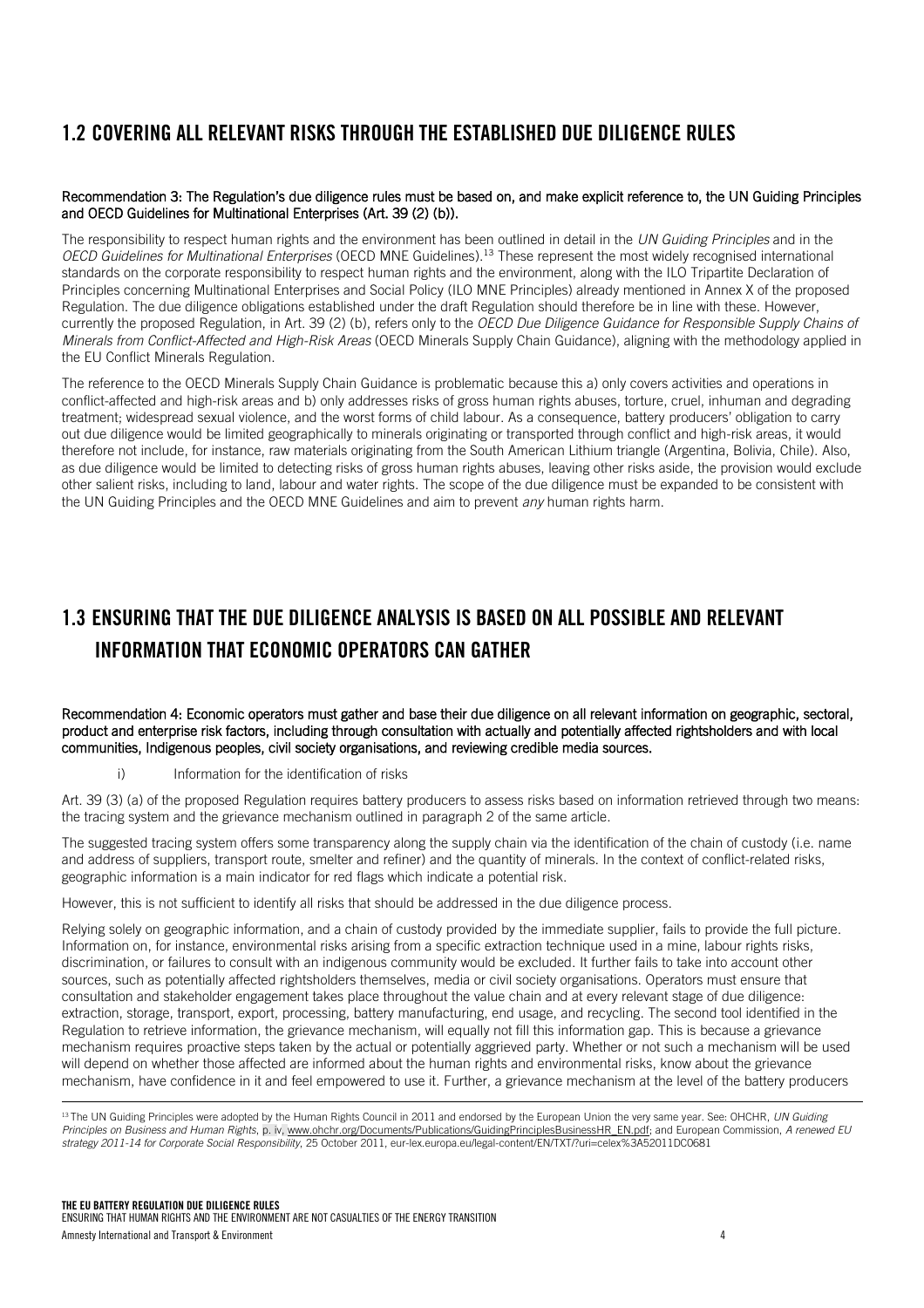will hardly be accessible for workers and communities harmed by extractive or other potentially damaging activities upstream. As an alerting system it is therefore unlikely to pick up on risks further up the supply chain.

To ensure their due diligence identifies and assesses all relevant risks, economic operators must therefore use information gathered in addition to information retrieved through the tracing system and grievance mechanisms, including information obtained through consultation with potentially affected right holders, such as local communities, Indigenous peoples, NGOs, media and other sources, on top of established tracking systems and grievance mechanisms. This should include relevant elements such as information about sectoral, geographic, product and enterprise risk factors, including known risks the enterprise has faced or is likely to face e.g. risks surrounding the rapid formalisation of artisanal miners by large industrial cobalt-copper mining concessions, or the mass expansion of industrial lithium, copper, and nickel mines in arid climates, placing enormous stress on water resources and communities' livelihoods.

## ii) Information for the assessment of the probability of harm

Further, Art.39 (3) (b) line 22 requires the economic operator to assess the probability of adverse impacts based on available reports by third-party verification done by a notified body, concerning the suppliers in that chain against the due diligence requirements of the regulation. Again, the information on which the due diligence of suppliers will be assessed against seems to be limited to information listed in Art. 39 (2), while information provided by media, affected rightsholders, civil society, Independent experts or others is not to be taken into account. Basing due diligence on a limited set of information risks excluding the voice of those potentially affected, defeating its purpose. It is essential that due diligence is based on the UN Guiding Principles and the OECD MNE Guidelines, which both state that businesses must respect human rights throughout their operations, and carry out due diligence. To help companies meet their due diligence obligations, the OECD Guidance for Responsible Business Conduct, referenced in Annex X (3) of the regulation, provides detailed support on the practical implementation of these standards and the responsibilities of downstream companies.

#### iii) Reliance on audit reports

Finally, Art. 39 (3) (b) suggests over-reliance only on auditing reports. This risks economic operators effectively delegating their due diligence to auditors. Yet, it is important that the regulation ensures that the responsibility to respect human rights and the environment and the obligation to carry out due diligence remains with the individual economic operator.

#### Recommendation 5: Expand the list of raw materials covered under due diligence requirements in Annex X (1) to ensure, at a minimum, that copper, iron and bauxite are also sourced responsibly.

The list of raw materials falling within the scope of the due diligence regime, outlined in Annex X (1) to the proposed Regulation, covers only four raw minerals and metals: cobalt, natural graphite, lithium, and nickel. Whilst these raw materials are key in battery chemistries, concerningly the list excludes some raw materials whose extraction is often associated with environmental damage or human rights abuses, such as copper.

One of the reasons copper was not included, is due to the relatively small share (6%) of total use that ends up in the automotive sector, and therefore in EV batteries.<sup>14</sup> However, copper is a key battery material and is used at both the cell level in the anode and at the pack level in the electrical interconnects. With EV battery demand and production set to grow exponentially, demand for copper within the automotive sector will do so too – as pointed out by the industry itself.<sup>15</sup> Furthermore, copper and cobalt, which falls within the scope of the Regulation, are often mined together, where cobalt is mined as a by-product of copper (and nickel) mining, e.g. in the Copper-Cobalt belt in the DRC. Since they are mined together or close to each other (44% of cobalt comes from copper mining), the environmental impact and human rights risks are often similar. It is therefore important to include copper also to ensure that cobalt, when mined as a by-product of copper mining, does not escape due diligence requirements, not just at extraction level but refining and beyond.

Beyond copper, other important raw materials have been excluded from due diligence requirements, such as iron and bauxite (aluminium).<sup>16</sup> In fact, the demand for iron and bauxite for vehicles with electric engines is projected to increase by 13 to 14 times

<sup>14</sup> European Commission, *Follow-up feasibility study on sustainable batteries under FWC ENER/C3/2015-619-Lot 1*, November 2019,

<https://ecodesignbatteries.eu/sites/ecodesignbatteries.eu/files/attachments/EDbatteryFollowupWP4finalpreprint.pdf>

<sup>15</sup> International Copper Association – Copper Alliance, *2.3 Million Tonne Energy Storage Boost for Copper*, April 2019[, https://copperalliance.org/wp](https://copperalliance.org/wp-content/uploads/2019/04/fact-sheet-2.3-million-tonne-energy-storage-boost-for-copper.pdf)[content/uploads/2019/04/fact-sheet-2.3-million-tonne-energy-storage-boost-for-copper.pdf](https://copperalliance.org/wp-content/uploads/2019/04/fact-sheet-2.3-million-tonne-energy-storage-boost-for-copper.pdf)

<sup>&</sup>lt;sup>16</sup> Bauxite is a sedimentary rock with a relatively high content in aluminum, representing the primary source of aluminum.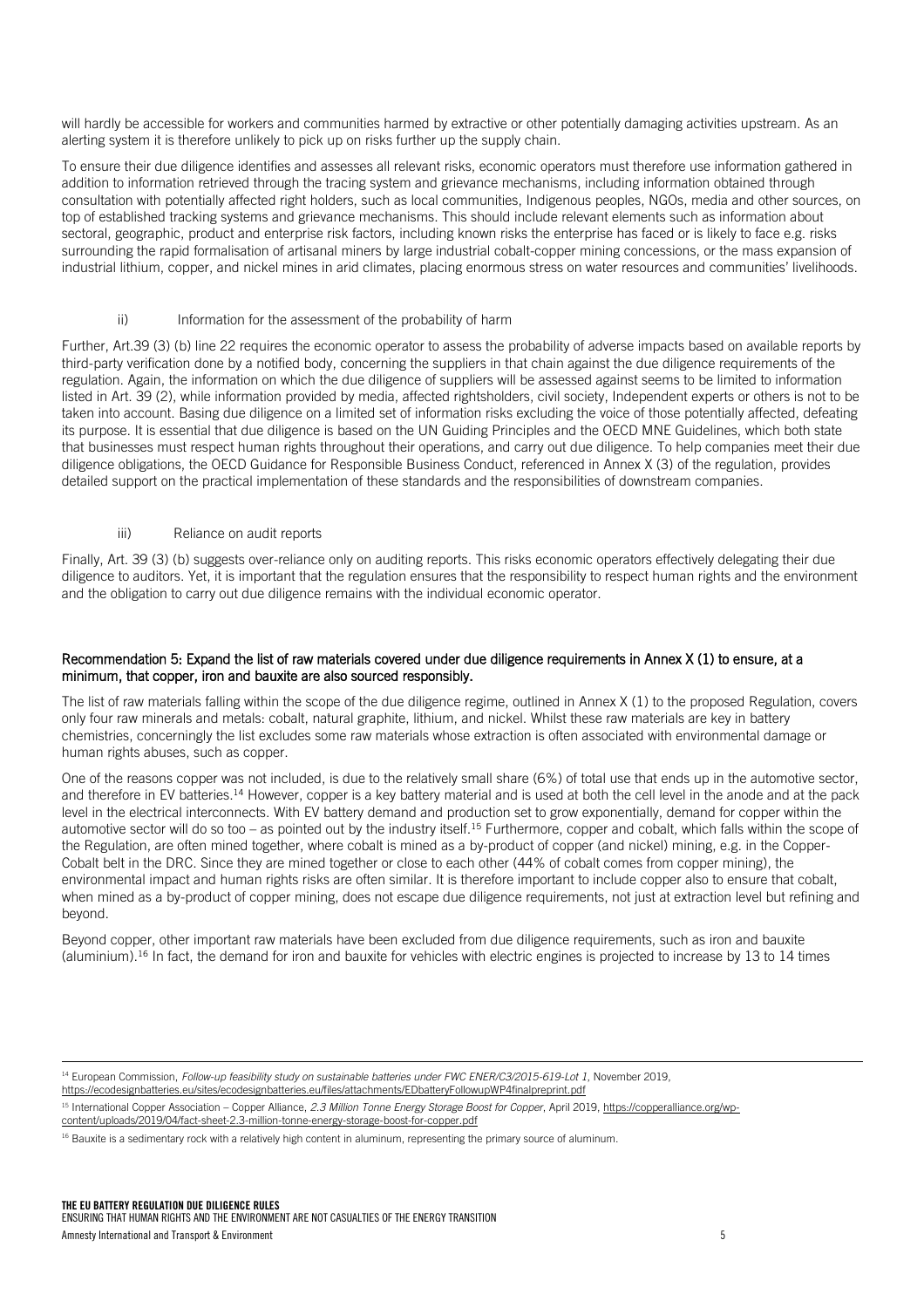between 2019 and 2030<sup>17</sup> and future battery technologies could massively increase the demand for aluminium. The extraction of these metals has been accompanied by well-documented human rights abuses and environmental destruction.<sup>18</sup>

A due diligence regime establishing tools addressing the specific environmental and human rights risks linked to the minerals sourcing in the battery value chain should cover all minerals in a battery of which the extraction, trading and processing are linked to human rights and environmental risks. At a minimum, the Regulation should additionally cover copper, iron and bauxite which are regularly contained in batteries.

## Recommendation 6: Strengthen environmental due diligence requirements by referencing key principles of EU environmental law, international environmental agreements and a non-exhaustive list of adverse environmental impacts.

Art. 39 (2) in combination with Annex X establishes environmental due diligence obligations to address risks in relation to air, water, soil, and biodiversity. Unlike international human rights law, there is no comprehensive body of internationally recognised environmental standards. To ensure legal certainty for economic operators, the Regulation should define the key legal principles economic operators should follow, such as the prevention, precautionary, rectification-at-source and polluter-pays principles (Article 192(2) TFEU). Furthermore, the Regulation should define adverse environmental impact, including by referencing international agreements to which the EU and its member states are party, and complement them with a non-exhaustive catalogue of adverse environmental impacts. Although often addressed to states, the objectives of international environmental agreements can and should be translated into concrete obligations for companies via the guidelines to be developed by the European Commission under Art.39 (7).

The list of environmental impacts should include, but not be limited to, direct and indirect impacts related to climate change (including greenhouse gas emissions), air, soil, water and noise pollution (including through disposal of chemicals), hazardous substances and production of waste, loss of and damage to forests and natural ecosystems, loss of biodiversity, and loss of habitats and species.<sup>19</sup>

## Recommendation 7: Enable access to justice for victims by requiring economic operators to remediate harm and by removing procedural obstacles to judicial review.

In line with the UN Guiding Principles, economic operators should proactively engage in remediation if they cause or contribute to harm by way of actions or omissions.

In this context, Art. 39 should also ensure that economic operators are liable for human rights and environmental harm they, or a company they control or have the ability to control, has caused or contributed to.

Where two or more business enterprises are liable for the same harm, they should be liable jointly and severally. The Regulation must provide access to justice in the EU, whether harm occurred inside or outside the EU. This includes a fairer distribution of the burden of proof for all evidentiary elements, for instance through a reversal of the burden of proof in relation to causation of the harm, and adequate time limitations for victims' transnational claims. The latter should take into account the fact that environmental impacts may only be discovered long after they occur, such as the impact of mining on fresh water supplies, which is exacerbated in arid climates.

## Recommendation 8: No role for industry schemes in the legal framework.

i,

The proposed Regulation tasks the European Commission with the recognition of due diligence industry schemes, to enable economic operators to comply with the due diligence requirements set out in the Regulation itself (Art.72). Art. 39 (2) (d) also provides that the custody and traceability system for risks in the value chain "may be implemented through participation in industry-led schemes."

Collaboration between various actors in the sector can be helpful and necessary to ensure transparency throughout the supply chain, or at times to effectively address certain human rights and environmental risks. Such collaboration may occur through industry schemes, as well as government-led due diligence schemes. Art. 39 (2) (d) should therefore not focus only on industry-led initiatives but allow any collaborate efforts. Even when collaborating with others on due diligence, an economic operator remains solely responsible for implementing due diligence on risks linked to its operations. Industry schemes must avoid giving the impression that participation in an

<sup>&</sup>lt;sup>17</sup> Bloomberg, Mining billionaire's SPAC readies funds for clean-power push, 31 December 2020[, www.bloomberg.com/news/articles/2020-12-31/billionaire-friedland-s-spac](http://www.bloomberg.com/news/articles/2020-12-31/billionaire-friedland-s-spac-readies-funds-for-clean-power-push?srnd=green)[readies-funds-for-clean-power-push?srnd=green](http://www.bloomberg.com/news/articles/2020-12-31/billionaire-friedland-s-spac-readies-funds-for-clean-power-push?srnd=green)

<sup>18</sup> ECCHR et al, *Case Report - The safety business: TÜV SÜD's role in the Brumadinho dam failure in Brazil*, October 2019,

[www.ecchr.eu/fileadmin/Fallbeschreibungen/Case\\_Report\\_Brumadinho\\_ECCHR\\_MISEREOR\\_20191014\\_EN.pdf;](http://www.ecchr.eu/fileadmin/Fallbeschreibungen/Case_Report_Brumadinho_ECCHR_MISEREOR_20191014_EN.pdf) Business & Human Rights Resource Centre, *Brumadinho dam collapse: Lessons in corporate due diligence and remedy for harm done, 28 January 2019,* [www.business-humanrights.org/en/blog/brumadinho-dam-collapse-lessons](http://www.business-humanrights.org/en/blog/brumadinho-dam-collapse-lessons-in-corporate-due-diligence-and-remedy-for-harm-done/)[in-corporate-due-diligence-and-remedy-for-harm-done/;](http://www.business-humanrights.org/en/blog/brumadinho-dam-collapse-lessons-in-corporate-due-diligence-and-remedy-for-harm-done/) Human Rights Watch, *"What do we get out of it" The human rights impact of bauxite mining in Guinea*, 4 October 2018, [www.hrw.org/report/2018/10/04/what-do-we-get-out-it/human-rights-impact-bauxite-mining-guinea;](http://www.hrw.org/report/2018/10/04/what-do-we-get-out-it/human-rights-impact-bauxite-mining-guinea) and Inclusive Development, *Re : Complaint concerning IFC loan to the "Compagnie des Bauxites de Guinée" (CBG)*, 20 February 2019, [www.inclusivedevelopment.net/wp-content/uploads/2020/12/CBG\\_CAO-Request-for-Mediation\\_FINAL-](http://www.inclusivedevelopment.net/wp-content/uploads/2020/12/CBG_CAO-Request-for-Mediation_FINAL-EN.pdf)[EN.pdf](http://www.inclusivedevelopment.net/wp-content/uploads/2020/12/CBG_CAO-Request-for-Mediation_FINAL-EN.pdf)

<sup>&</sup>lt;sup>19</sup> This list reflects recent approaches adopted under the EU Taxonomy Regulation and the proposal for a Corporate Sustainability Reporting Directive, but attempts to be more comprehensive.